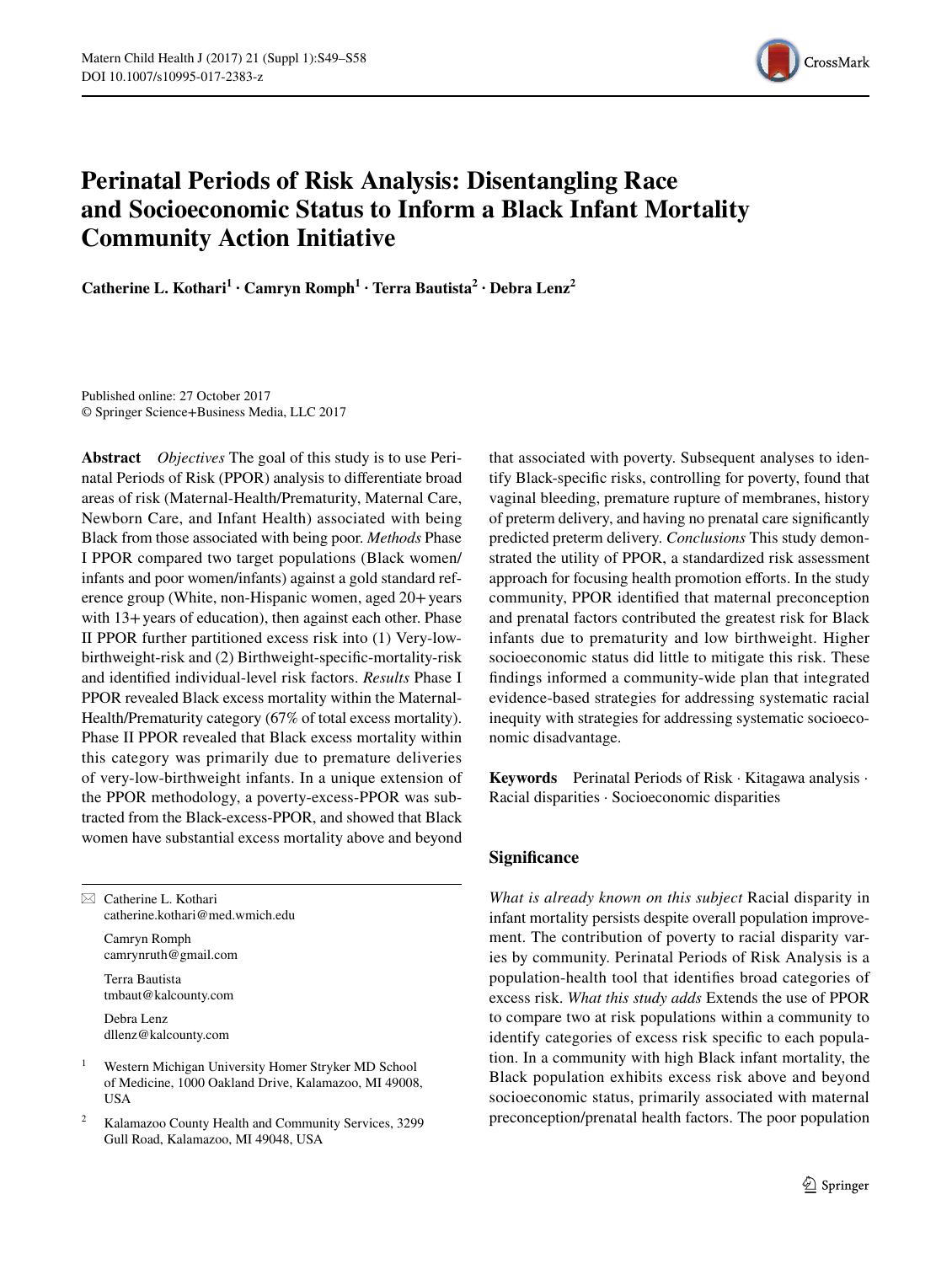has disproportionate excess risk associated with infant health factors, primarily related to unsafe-sleep.

### **Introduction**

Over the last century in the United States, infant mortality has dropped more than 90%, from 100 infants dying within their first year in 1915 to a historic low of 6.0 infants dying in 2014 (per 1000 births) (CDC [1999;](#page-8-0) U.S.DHHS [2015](#page-9-0)). This decline has been attributed to improvements in sanitation, living conditions, medical advancements, public health programming and, most recently, putting infants to sleep on their backs, which prevents sudden infant death syndrome (Kinney and Thach [2009](#page-8-1)). Within the U.S., infant mortality can vary dramatically by geography. At the state level, rates range from a low of 4.1 IMR (Infant Mortality Rate per 1000 infants) in Iowa to a high of 9.6 in Mississippi. However, within states, there is additional geographic variability between counties (Xu 2016). In addition there are regional variations in the causal reason for death; including inadequate medical care, pollution, injury, maternal health or preterm birth (Lawn et al. [2006](#page-8-2); Rosano et al. [2000](#page-8-3); Waller et al. [1989\)](#page-9-1). Mortality causation can further vary between groups within the same community, such as low and high-income groups or different racial groups (Eudy [2009](#page-8-4); Kramer and Hogue [2008\)](#page-8-5).Focusing prevention efforts and identifying the most appropriate evidence-based maternalinfant interventions is complicated by the complex interaction of individual and community factors that contribute to infant mortality within a community (Avellar et al. [2016\)](#page-8-6).

The Perinatal Periods of Risk (PPOR) analysis is a structured appraisal that captures the dynamic, multifactorial contributors to infant mortality and translates these into broad risk categories (CityMatch [2016](#page-8-7); Peck et al. [2010](#page-8-8)). Developed by the World Health Organization, the Centers for Disease Control and Prevention and CityMatch, PPOR is a multi-stage approach combining vital statistics data with community engagement in an iterative process of surveillance and collective intervention (CityMatch [2016;](#page-8-7) McCarthy [1992](#page-8-9)). PPOR maps infant birthweight by age at death to produce four categories of risk, each tied to specific problem areas (Sappenfield et al. [2010a](#page-8-10), [b](#page-8-11)):

- 1. Maternal Health/Prematurity category (preconception health, health behaviors, perinatal care, etc.)
- 2. Maternal Care category (prenatal care, referral system, high-risk obstetric care, etc.)
- 3. Newborn Care category (perinatal management, perinatal system, pediatric surgery, etc.)
- 4. Infant Health category (sleep-related, injury prevention, breast-feeding, etc.)

PPOR has been particularly useful as a standardized approach for assessing perinatal health disparities, enabling communities to develop policies and programs to reduce the identified disparities (Stampfel et al. [2012](#page-8-12); Sappenfield [2010a](#page-8-10)). The state of Michigan, where the study county is located, utilized PPOR to frame statewide infant mortality reduction efforts (State of Michigan [2016\)](#page-8-13). Similar to PPORs across the United States, Michigan's PPOR identified excess mortality among the Black population that was concentrated within the Maternal Health/Prematurity category (Griffith et al. [2012;](#page-8-14) Besculides et al. [2005](#page-8-15); Cai et al. [2005](#page-8-16), [2007](#page-8-17); Hoff et al. [2009;](#page-8-18) Sappenfield et al. [2010a](#page-8-10)). The resulting State of Michigan Infant Mortality Reduction Plan included elimination of racial disparities as an overarching goal, proposing to integrate the life course approach to address preconception maternal health, and to adopt strategies that focus upon the social determinants of health, particularly those related to poverty (State of Michigan [2016](#page-8-13)).

A broad body of maternal-infant health literature underscores the strong connection between being Black, having low income and experiencing poor infant outcomes (prematurity, low birthweight, infant mortality, sudden infant death syndrome) (Cooper et al. [2013](#page-8-19); Eudy [2009;](#page-8-4) Kinney et al. [2009;](#page-8-1) Krieger [2014\)](#page-8-20). No studies, to date, however, have utilized PPOR to parse high Black infant mortality into (a) mortality associated with being Black and (b) mortality associated with being low income (Cai et al. [2005](#page-8-16), [2007](#page-8-17); Sappenfield et al. [2010b\)](#page-8-11). Given the importance this distinction has for public action, this is a critical gap in the current literature.

Kalamazoo County, MI, offers an ideal setting for such an inquiry. Kalamazoo County has a history of high Black infant mortality rates (IMR) (17.4 per 1000 live births among Black women, 2010–2012 period) and high racial disparity (Black to White IMR disparity ratio of 4.5, 2010–2012 period). The IMR disparity ratio of 4.5 is markedly higher than the state's ratio of 2.6 and the nation's ratio of 2.2 during the same period (Michigan Department of Community Health [2014;](#page-8-21) Xu et al. [2016](#page-9-2)). The PPOR analysis presented here was conducted by Kalamazoo Healthy Babies-Healthy Start as a standardized approach to identify broad areas of risk in a Healthy Start community with high Black infant mortality, and to isolate risk patterns that are associated with race compared to those associated with income status.

# **Methods**

#### **PPOR Samples**

The PPOR sample consisted all fetal and infant deaths that occurred to women residing in Kalamazoo County MI at the time of delivery. PPOR birth counts were based upon the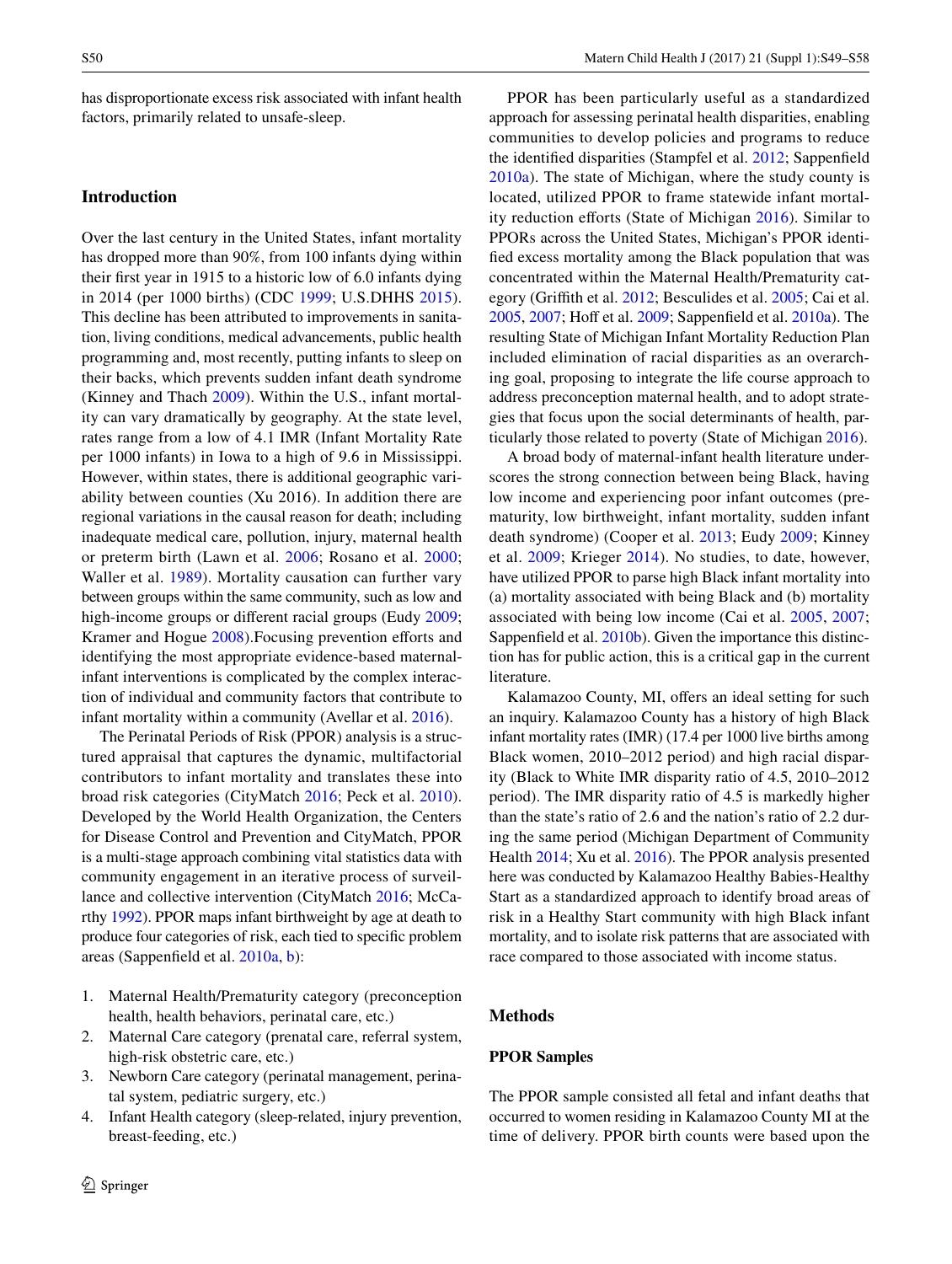combined total of all infant births and all stillbirths (fetal deaths at 24 or more weeks gestation) from the years 1997 to 2012. PPOR death counts were based upon the combined total of all infants who died in the years 1997 to 2012 and all stillbirths. Infant deaths were defined as deliveries of live infants who died within 365 days after delivery. Stillbirths were defined as deliveries of infants who were dead at birth. Inclusion criterion for infant and stillbirths was birthweight of 500 g or more. Infant deaths were Infant study sample variables were obtained from linked birth and infant death certificates. Stillbirth study sample variables were derived from the fetal death certificate. Cases with missing PPORcriterion data were excluded from the study sample. Less than 3% of the linked birth–death certificate cases had to be excluded from the infant study sample due to missing data. All stillbirths reported to the Michigan Department of Community Health, Vital Records Division were included; although it is suspected that these records under-report fetal deaths. State definitions for reporting infant and fetal deaths remained the same over the study period, 1997–2012. A quality check of infant birthweight counts from the linked birth–death certificate data for birthweights≥500 g showed the same counts as those calculated for the PPOR analysis.

Based upon recommendations from Sappenfield et al.  $(2010a, b)$  $(2010a, b)$  $(2010a, b)$  $(2010a, b)$  $(2010a, b)$ , the reference group for each of the analyses was: Non-Hispanic, white women, aged  $\geq 20$  years, with  $\geq$  13 years of education. To maintain the integrity of the study, an internal reference group was selected: woman from the same community, Kalamazoo County, as the comparison populations. This reference group represented over 15% of the study population and with at least 60 feto-infant deaths during the study periods (Sappenfield et al. [2010a\)](#page-8-10). There were two comparison populations, women of Black race and women with Medicaid-paid birth, a measure of poverty. Race was based upon maternal race, as recorded in the birth certificate records. To maintain consistency with state-level racial categorization, infants with either "Black" or "multirace Black" were included in the Black counts, those with either "White" or "multi-race White" were included in the White counts. The "multi-race" designation is the result of mother completing the birth certificate race item and indicating multiple races. In these instances, a federal algorithm combines the reported races into one group (White, White Multi-Racial, Black, Black Multi-Racial, etc). A sub-analysis by study investigators confirmed that multi-race White infants were more similar to White infants, and multi-race Black infants were more similar to Black infants regarding Medicaid status, paternal education and birth outcomes.

# **Vital Statistics**

Birth and infant death rates for the county and the state were calculated for the study period 1997–2012 by the Kalamazoo county epidemiologist for the purposes of this study. These counts were generated from birth certificate datasets provided by the Michigan Department of Community Health, Division of Vital Records and Health Data Development. Comparable national statistics were generated using CDC Wonder database ([http://wonder.cdc.gov/\)](http://wonder.cdc.gov/). Race for birthrate calculations was defined by maternal race, and race for death-rate calculations were defined by infant race.

# **Phase 1**

Data for the Kalamazoo County Michigan PPOR was provided by the Michigan Department of Community Health, Division of Vital Records and Health Data Development, who generated counts of infant births, fetal deaths, neonatal deaths (occurring within 28 days of delivery) and postneonatal deaths (occurring between 28 and 365 days after delivery). Annual counts during the 1997 through 2012 period were produced for the total population and the following sub-groups: the Black population, the Medicaid (i.e., poor) population, and the reference population (Kalamazoo County non-Hispanic White women, age 20+, with 13 or more years of education).

For reliable PPOR mapping, mortality of 60 individuals or more are needed. Because Kalamazoo County is a midsized community (with an average of 15 infant deaths per year), and the analytical focus of the study further divided this into sub-populations, the PPOR was calculated using 10-year increments.

Applying the PPOR algorithm, maps were produced for Black infants, poor infants, and the reference-group infants. Then, "excess" deaths were calculated by subtracting these PPOR maps from each other in the following manner:

- Excess Black map=[Black PPOR] minus [Reference PPOR]
- Excess Poor map = [Poor PPOR] minus [Reference PPOR]
- Trend analysis =  $[2003-2012 \text{ PPOR}]$  minus  $[1997-2006$ PPOR]

To isolate the relative contribution of being Black from being poor on infant mortality, a final excess map was calculated by subtracting the poor-excess PPOR map from the Black-excess PPOR map. This final step is unique to the current study, and extends the application of PPOR methodology to identify excess deaths between two related sub-populations (Black and Poor); groups that, historically, display a substantial degree of overlap. Producing a Net-Black-Excess map uses PPOR Phase I Analytical methods to simplify the complex interrelationship of race and socioeconomic status and identify the opportunity gaps that are specific to being Black; opportunity gaps that exist independent of those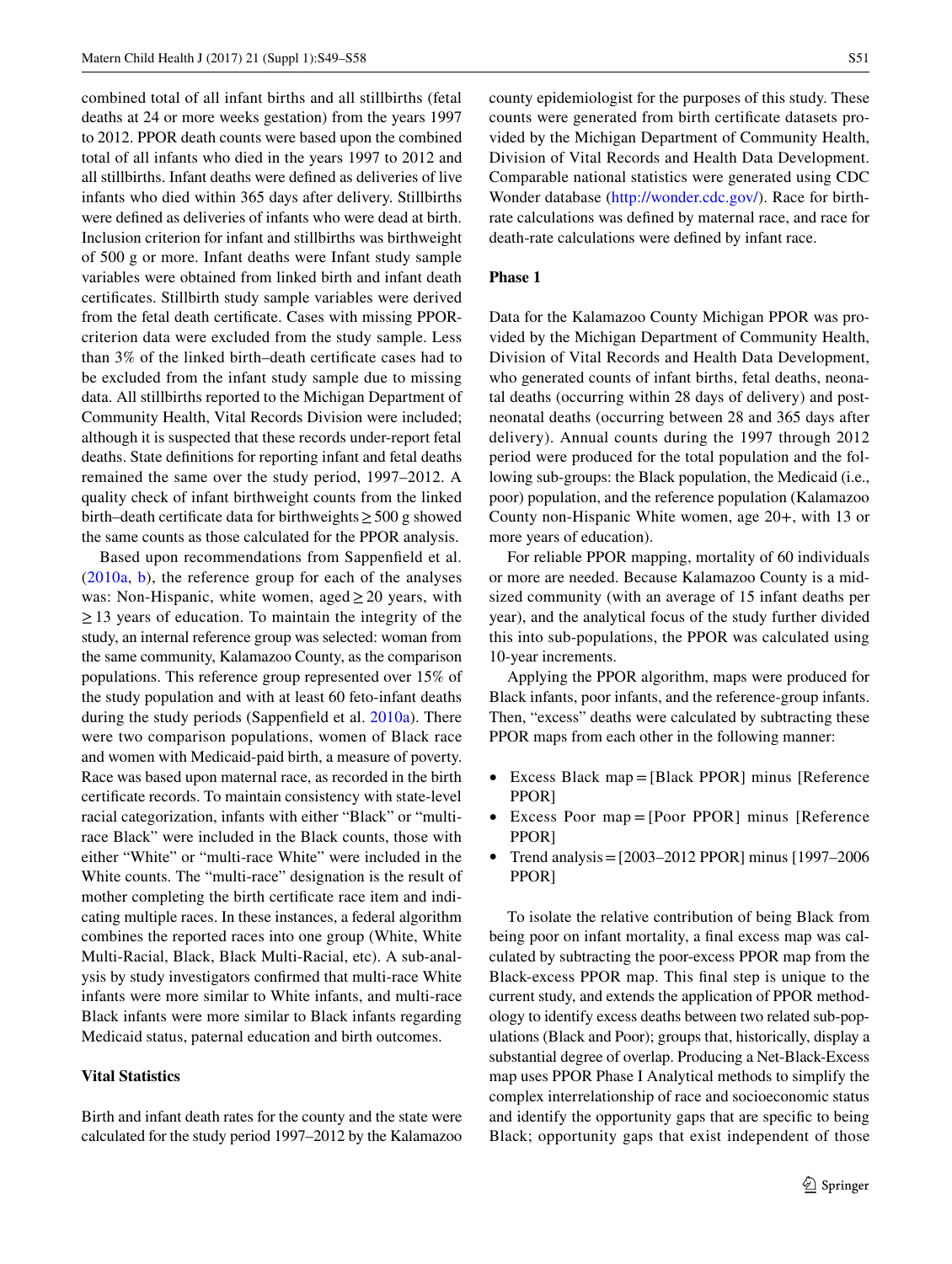associated with being poor, given that poverty has, literally, been deducted from the equation (Sappenfield et al. [2010a](#page-8-10)).

# **Phase 2**

In Phase 2, a Kitagawa analysis was conducted to further partition risk within the "Maternal Health/Prematurity" category. Applying a statistical formula originally developed by Evelyn Kitagawa in 1955 (Kitagawa [1955\)](#page-8-22), excess risk within this category is divided into VLBW (very low birth weight) Risk and Birthweight-specific risk. The first mortality pathway is generally attributed to being born too early or too small (at a birthweight less than 1500 grams), and points to maternal health-related factors. The second mortality pathway considers excess death among infants who have similar birthweights, and directs attention to issues related to infant health or perinatal care of either the mother or infant.

Similar to Phase 1 data collection methods, data counts for Phase 2 were provided by the Michigan Department of Community Health, Division of Vital Records and Health Data Development. Summary counts of infant birth and deaths within Kalamazoo County, Michigan occurring during the most recent period, 2003–2012, formed the basis for the Kitagawa analysis. Linked birth and death records contained cause of death codes, which were categorized into natural, non-natural (accidents, homicide, unsafe sleeprelated) and undetermined. Again, separate calculations were conducted for Black infant deaths compared to the reference population, and for poor infant deaths compared to the reference population. Kitagawa results were derived using the formula below:

was used, adjusting for income (Medicaid-paid delivery or not). Statistical significance was two-sided and set at *p*<.05.

Institutional review board oversight for this study was provided by the Western Michigan University Human Subjects Institutional Review Board.

# **Results**

#### **Infant Mortality Rates**

Over a 15-year period, infant mortality rates decreased 29% in the study county, from 8.6 deaths per 1000 births in 1997 to 6.1 in 2012. At the same time, racial and socioeconomic disparities grew, Black:White relative risk increased from 1.3 (1997) to 4.5 (2012), and the Medicaid:non-Medicaid relative risk increased from 1.6 (1997) to 2.6 (2012). This is different from the trends seen at the state and national levels, where overall infant mortality declined (by 14 and 15% respectively), and where racial and socioeconomic disparities were higher to begin with, but subsequently declined. At the state level, racial disparities dropped from 2.9 (1997) to 2.5 (2012) Black:White relative risk, and from 1.9 (1997) to 1.5 (2012) Medicaid:non-Medicaid relative risk. At the national level racial disparities remained fairly constant, from 2.3 Black:White relative risk in 1997 to 2.1 relative risk in 2012.

As demonstrated in Table [1](#page-4-0), Kalamazoo is comparable to the state and the nation regarding racial and socioeconomic distribution of infant births, and of overall infant death rates.

$$
MR_1 - MR_2 = \sum_{1}^{n} \left( \left( \frac{(P_{1n} + P_{2n})}{2} \times (M_{1n} + M_{2n}) \right) + \left( \frac{(M_{1n} + M_{2n})}{2} \times (P_{1n} + P_{2n}) \right) \right)
$$

where *n* is the number of birthweight categories (seven categories were used in this analysis),  $MR_1$  is the overall feto-infant mortality rate for high (target) mortality group,  $MR<sub>2</sub>$  is the overall feto-infant mortality rate for the reference group,  $P_{1n}$  is the proportion of births for a specific birthweight category for the high mortality group,  $P_{2n}$  is the proportion of births for a specific birthweight category for the reference group,  $M_{1n}$  is the Birthweight specific mortality rate for high mortality group,  $M_{2n}$  is the Birthweight specific mortality rate for the reference group.

Additional analyses were conducted to identify the primary risk factors for prematurity (delivery<37 weeks gestation) among Black women with singleton deliveries. These analyses were conducted using Kalamazoo County birth records for 2008–2012, the years for which detailed data was available to study investigators. To isolate the risk factors specific to Black race, logistic multivariable regression However, as described above and shown in Table [1,](#page-4-0) the racial and socioeconomic disparities seen in the study county are markedly higher than that at the state and national levels. Further, race and socioeconomic status interact, such that Black populations see less health gain with improvements in socioeconomic status compared to White populations. During 2010–2012, Kalamazoo County infants with Medicaid were nearly three times more likely to die than infants whose births were self-paid or covered by private insurance (10:3, Medicaid-paid:non-Medicaid infant deaths per 1000 live births). However, this income disparity did not hold when examining infant death by race. Black infants regardless of income, died at higher rates than their White counterparts (Medicaid paid infant deaths 17: 6, Black: White, per 1000 live births, and for non-Medicaid 19: 2, Black: White infant deaths per 1000 live births, data not shown). A similar trend was observed for the state of Michigan. Suggesting that there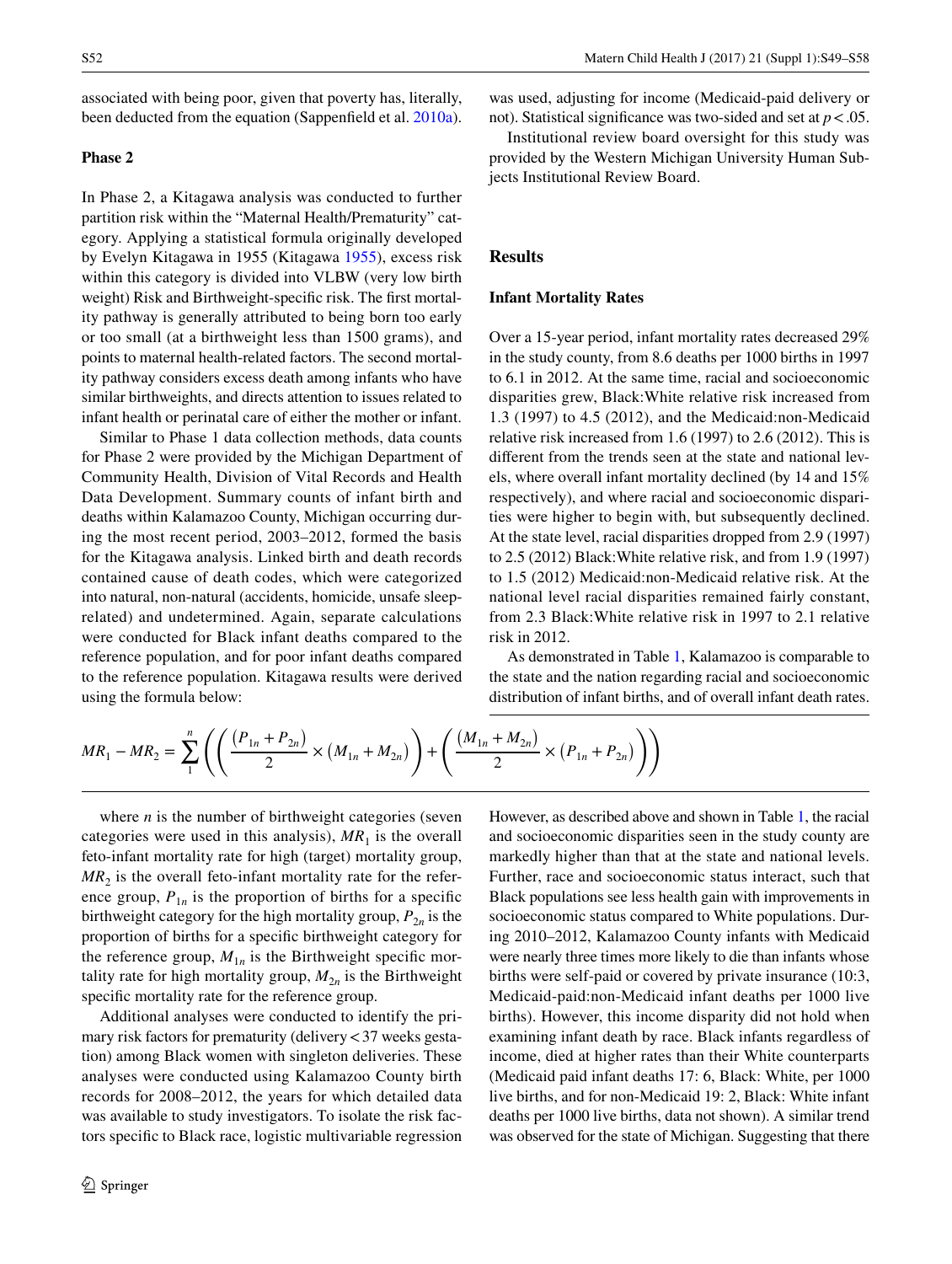<span id="page-4-0"></span>**Table 1** Comparison of the study county to state and national birth and infant death rates, 2010–2012

|                                                   | County |         |            |
|---------------------------------------------------|--------|---------|------------|
| Birth population (Total Births, 2010–2012)        | 9305   | 341,584 | 11,905,817 |
| Race (annual average % of births)                 |        |         |            |
| White births                                      | 77.5   | 74.6    | 76.3       |
| <b>Black births</b>                               | 17.7   | 19.2    | 16.0       |
| Other race births                                 | 4.8    | 7.1     | 7.7        |
| Hispanic ethnicity (annual average % of births)   | 6.1    | 6.7     | 23.3       |
| Socioeconomic status (annual average % of births) |        |         |            |
| Non-medicaid paid delivery                        | 53.3   | 54.0    | NA.        |
| Medicaid paid delivery                            | 46.5   | 44.8    | NA.        |
| Unknown or other                                  | 0.1    | 1.2     | NA.        |
| Infant deaths (rate per 1000, 2010–2012)*         | 6.43   | 7.76    | 6.06       |
| Race (rate per $1000$ )*                          |        |         |            |
| White deaths                                      | 3.88   | 5.28    | 5.14       |
| <b>Black</b> deaths                               | 17.40  | 13.76   | 11.08      |
| Other race deaths                                 | 12.47  | 4.87    | 4.85       |
| Hispanic ethnicity (rate per $1000$ )*            | 7.05   | 7.45    | 5.17       |
| Socioeconomic status (rate per 1000)*             |        |         |            |
| Non-Medicaid paid delivery                        | 3.4    | 5.6     | NA.        |
| Medicaid paid delivery                            | 9.7    | 8.1     | NA.        |

*NA* not available

\*Moving average for 2010–2012

are factors that contribute to Black infant mortality that are unrelated to poverty.

#### **Perinatal Periods of Risk Analysis, Stage 1**

#### *Excess Mortality among Black and Poor Populations*

Overall, the data in Table [2](#page-5-0) show that total Black excess mortality increased by 8%, from 10.1 to 10.9 (per 1000 births) for the periods 1997–2006 and 2003–2012, while total poverty excess mortality decreased by 25% between the two time periods assessed. The majority of the excess mortality among the Black population was attributed to the Maternal Health/Prematurity category and increased over time, from 50% in 1997–2006 to 67% in 2003–2012. The Infant Health category was the next largest category contributing to mortality, with Black mortality in excess of White mortality at 29 and 20% in the 1997–2006 and 2003–2012 periods, respectively.

Compared to the Reference group, poor infants had excess mortality of 8.0 and 5.9 per 1000 births compared to the reference group for the time periods 1997–2006 and 2003–2012, respectively. Among the poor population, the Maternal Health/Prematurity category accounted for 40 and 59% of excess mortalities for the two periods of time. Again, the Infant Health category was the next largest, with excess

rates that stayed level across the time periods, 28 and 27% for 1997–2006 and 2003–2012, respectively.

# *Comparing Excess Mortality Among Black and Poor Populations*

The net (Black minus poor) excess mortality PPOR from 1997 to 2006 was 2.3 per 1000 births (data not shown); a rate that more than doubled to 5.1 per 1000 births in the 2003–20[1](#page-5-1)2 period  $(3.8 + 0 + 0.8 + 0.5$ , see Fig. 1 below). Risk within this net excess PPOR was predominantly within the Maternal Health/Prematurity category (75% in 2003–2012). The second largest category of risk, Infant Health, had more to do with being poor than with being Black. Only a fraction of net excess (0.5 per 1000 births) remained in the Infant Health category after subtracting the poverty PPOR (1.6) from the Black PPOR (2.1).

# **Perinatal Periods of Risk Analysis, Stage 2 (Maternal Health/Prematurity)**

The Kitagawa analysis, conducted for the 2003–2012 time period, further partitioned excess mortality in the Maternal Health/Prematurity category, showing that for both the Black and the poor populations, risk was most heavily weighted toward maternal health factors (birth weight distribution): 73% of Black excess and 64% of poor excess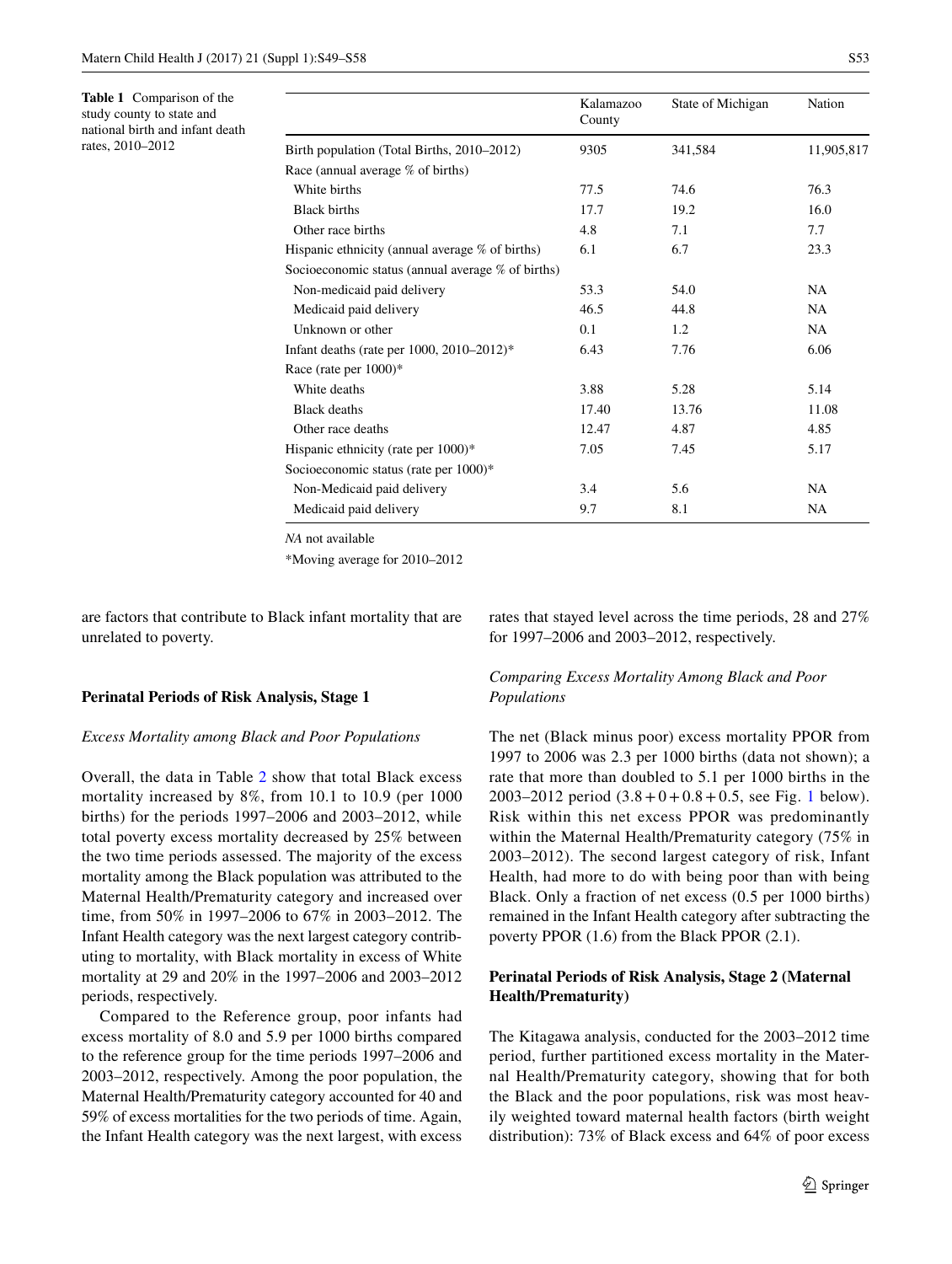<span id="page-5-0"></span>**Table 2** Fetal–Infant death rates within the perinatal periods of risk categories— Kalamazoo County, MI

|                     | Maternal Health/<br>Prematurity | Maternal care | Newborn care | Infant health | Total* |  |  |  |
|---------------------|---------------------------------|---------------|--------------|---------------|--------|--|--|--|
| Race (1997-2006)    |                                 |               |              |               |        |  |  |  |
| <b>Black</b>        | 7.4                             | 2.9           | 1.0          | 3.5           | 14.7   |  |  |  |
| Reference           | 2.3                             | 0.9           | 0.8          | 0.6           | 4.6    |  |  |  |
| Excess              | 5.1                             | 2.0           | 0.2          | 2.9           | 10.1   |  |  |  |
| Race (2003-2012)    |                                 |               |              |               |        |  |  |  |
| <b>Black</b>        | 8.7                             | 2.0           | 1.6          | 2.9           | 15.2   |  |  |  |
| Reference           | 1.4                             | 1.3           | 0.7          | 0.8           | 4.3    |  |  |  |
| Excess              | 7.3                             | 0.7           | 0.9          | 2.1           | 10.9   |  |  |  |
| Poverty (1997-2006) |                                 |               |              |               |        |  |  |  |
| Medicaid            | 5.5                             | 2.6           | 1.6          | 2.8           | 12.6   |  |  |  |
| Reference           | 2.3                             | 0.9           | 0.8          | 0.6           | 4.6    |  |  |  |
| Excess              | 3.2                             | 1.7           | 0.8          | 2.2           | 8.0    |  |  |  |
| Poverty (2003–2012) |                                 |               |              |               |        |  |  |  |
| Medicaid            | 4.9                             | 2.0           | 0.8          | 2.4           | 10.2   |  |  |  |
| Reference           | 1.4                             | 1.3           | 0.7          | 0.8           | 4.3    |  |  |  |
| Excess              | 3.5                             | 0.7           | 0.1          | 1.6           | 5.9    |  |  |  |
|                     |                                 |               |              |               |        |  |  |  |

*Reference* Kalamazoo County non-Hispanic, White women, age 20+ years, 13+ years of education \*Categories may not sum to total due to rounding

#### **Black-Excess, 2003-2012** Poor-Excess, 2003-2012 **Net Excess, Black minus Poor Excess Mortality, Black Infants Excess Mortality, Poor Infants Net Excess Mortality**  $(2003 - 2012)$  $(2003 - 2012)$  $(2003 - 2012)$ [Black infants - Reference group] [Poor infants - Reference group] [Excess Black - Excess Poor] Maternal Health Maternal Health Maternal Health **Prematurity** Prematurity Prematurity  $7.3$  $3.5$  $38$ lewborn<br>Care Maternal Newborn Infant<br>Health<br>0.5 Maternal Infant Maternal Newborn Health<br>2.1  $\frac{Care}{0.7}$  $\frac{4}{1.6}$ Care<br>Care<br>0.8  $Care$ <br> $0.7$ Care  $0<sup>9</sup>$ Care  $0.1$  $0.0$

<span id="page-5-1"></span>**Fig. 1** Perinatal periods of risk analysis: black excess minus poverty excess

mortality was due to infants being born too early or too small (VLBW very low birthweight). The first mortality pathway is generally attributed to being born too early or too small (at a birthweight less than 1500 g), and points to maternal health-related factors. The second mortality pathway considers excess death among infants who have similar birthweights, and directs attention to issues related to infant health or perinatal care of either the mother or infant.

The Kitagawa analysis apportioned the remaining excess risk, 27% for the Black population and 36% for the poor population, into to birthweight specific mortality Deaths within this category are linked to infant health and medical care. Apart from the natural disadvantage of being born too early or too small, being Black and being poor conferred added risk to infant survival. In sum, not only were Black and poor mothers more likely to deliver early than their White higherincome counterparts, but their infants with the same birthweights were more likely to die.

As shown in Table [3](#page-6-0), subsequent analyses of maternal risk factors, controlling for socioeconomic status, identified vaginal bleeding (a relatively rare event) as the leading risk for premature delivery among Black women. Other critical risks included lacking any prenatal care, having a history of prior preterm delivery, and premature rupture of membranes.

# **Discussion**

In a community where racial and socioeconomic disparities have grown steadily over the last 15 years, PPOR analysis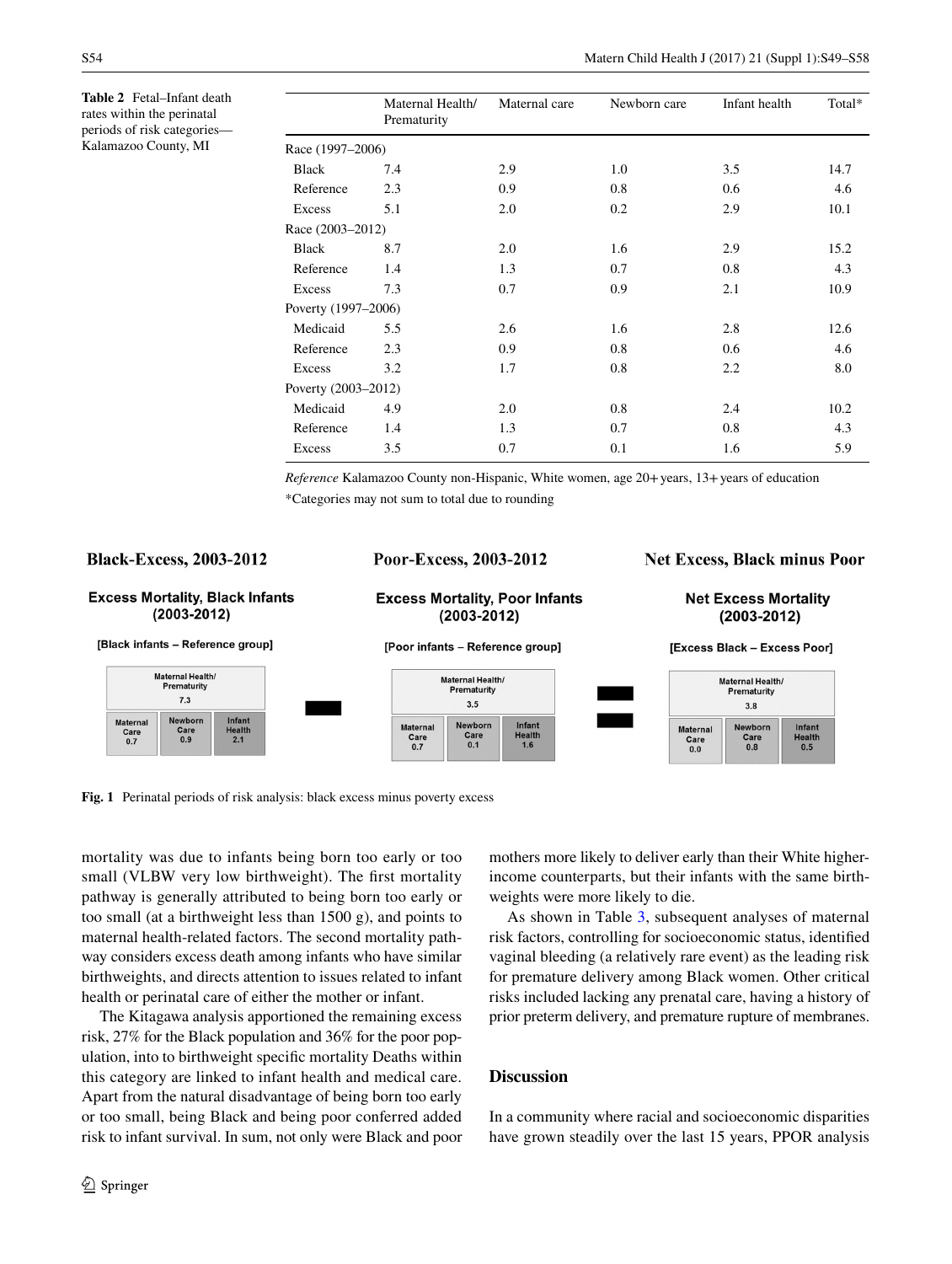<span id="page-6-0"></span>**Table 3** Predictors of Premature Delivery (<37 weeks gestation) among Black Women, Kalamazoo County, 2008–2012

| Prevalence $\%$ (#) | Odds of premature<br>delivery aOR* | $\boldsymbol{p}$ |
|---------------------|------------------------------------|------------------|
|                     |                                    |                  |
| 22.8 (620)          | 1.15                               | 0.292            |
| 25.1 (683)          | 1.52                               | 0.001            |
| 82.1 (2232)         | 1.04                               | 0.803            |
|                     |                                    |                  |
| 19.8 (538)          | 1.13                               | 0.397            |
| 16.1(439)           | 1.54                               | 0.002            |
| 33.9 (921)          | 0.72                               | 0.009            |
| 6.4(174)            | 4.44                               | < 0.001          |
|                     |                                    |                  |
| 2.4(66)             | 4.60                               | < 0.001          |
| 38.3 (1041)         | 0.87                               | 0.247            |
| 26.7 (727)          | 1.12                               | 0.362            |
|                     |                                    |                  |
| 10.1(276)           | 4.16                               | < 0.001          |
| 1.1(29)             | 1.81                               | 0.203            |
| 0.7(18)             | 8.13                               | < 0.001          |
|                     |                                    |                  |

\*Each predictor adjusted for income (Medicaid-paid delivery or not)

offered a standardized approach for examining the differential contributions of race and poverty. Study results identified excess health burdens for Black individuals in the area of preconception and prenatal health (Maternal Health/ Prematurity); a burden that has increased in recent years and that remains substantial even after poverty is taken into account. PPOR maps revealed that, regardless of income level, the health of Black women before and during pregnancy was the largest source of health inequity within the study county. Risks that were most detrimental to full-term deliveries among Black women included having a prior preterm delivery, lacking prenatal care, vaginal bleeding and premature rupture of membranes. The next biggest PPOR risk category, Infant Health, was largely accounted for by poverty, with the majority of post neonatal deaths resulting from unsafe-sleep conditions. This unique application of PPOR, which separated the contributions of race and poverty, identified important differences that were useful in directing public health action.

Excess mortality related to maternal health is a common finding among PPORs conducted within the U.S., whether they compare an entire community against a goldstandard reference, one geographic area against another, or one racial group against another (Besculides et al. [2005](#page-8-15); Cai et al. [2005;](#page-8-16) Chao et al. [2010](#page-8-23); Guillory et al. [2008](#page-8-24); Hoff et al. [2009\)](#page-8-18). Subsequent analyses have often identified low socioeconomic status (typically defined by Medicaid insurance) as a dominant risk factor distinguishing the PPOR target population from the reference population (Cai et al. [2005](#page-8-16), [2007](#page-8-17); Guillory et al. [2008](#page-8-24)). Both of these trends were

reflected in current study findings which, by highlighting the degree and nature of risk associated with race and isolating it from that associated with poverty, spurred the development of a community-level strategic plan, Cradle-Kalamazoo, to address both. This plan was developed using the collective impact approach, which formally organizes community residents and service agencies to address a common goal through shared operational structures and processes (Healthy Start Epic Center [2016;](#page-8-25) Kania and Kramer [2011;](#page-8-26) Minkler et al. [2001](#page-8-27)). Led by the YWCA-Kalamazoo in partnership with Western Michigan University Homer Stryker M.D. School of Medicine and Kalamazoo Health and Community Services and Healthy Start, Cradle Kalamazoo's goal was to reduce Black infant mortality to 6.0 deaths per 1000 births, the Healthy People 2020's infant mortality goal. Multiple strategies were implemented to tighten the safety net under the community's most vulnerable families: street outreach, coordinated resource-linkage and home visitation support. As a result of these analyses, the Cradle-Kalamazoo Initiative intentionally focused efforts on three populations: (1) Black women at all income levels, (2) poor women and (3) women who had experienced a prior poor birth outcome (preterm delivery, low birth weight or infant death).

This community action plan was designed by a leadership steering team focused by the underlying social causes of racial inequities, e.g., differential access to knowledge and resources, and disproportionate stress because of lower social status, impoverished environments and limited control over daily living conditions (Aneshensel [2015](#page-8-28); Krieger [2014;](#page-8-20) Link and Phelan [1995](#page-8-29)). With demonstrated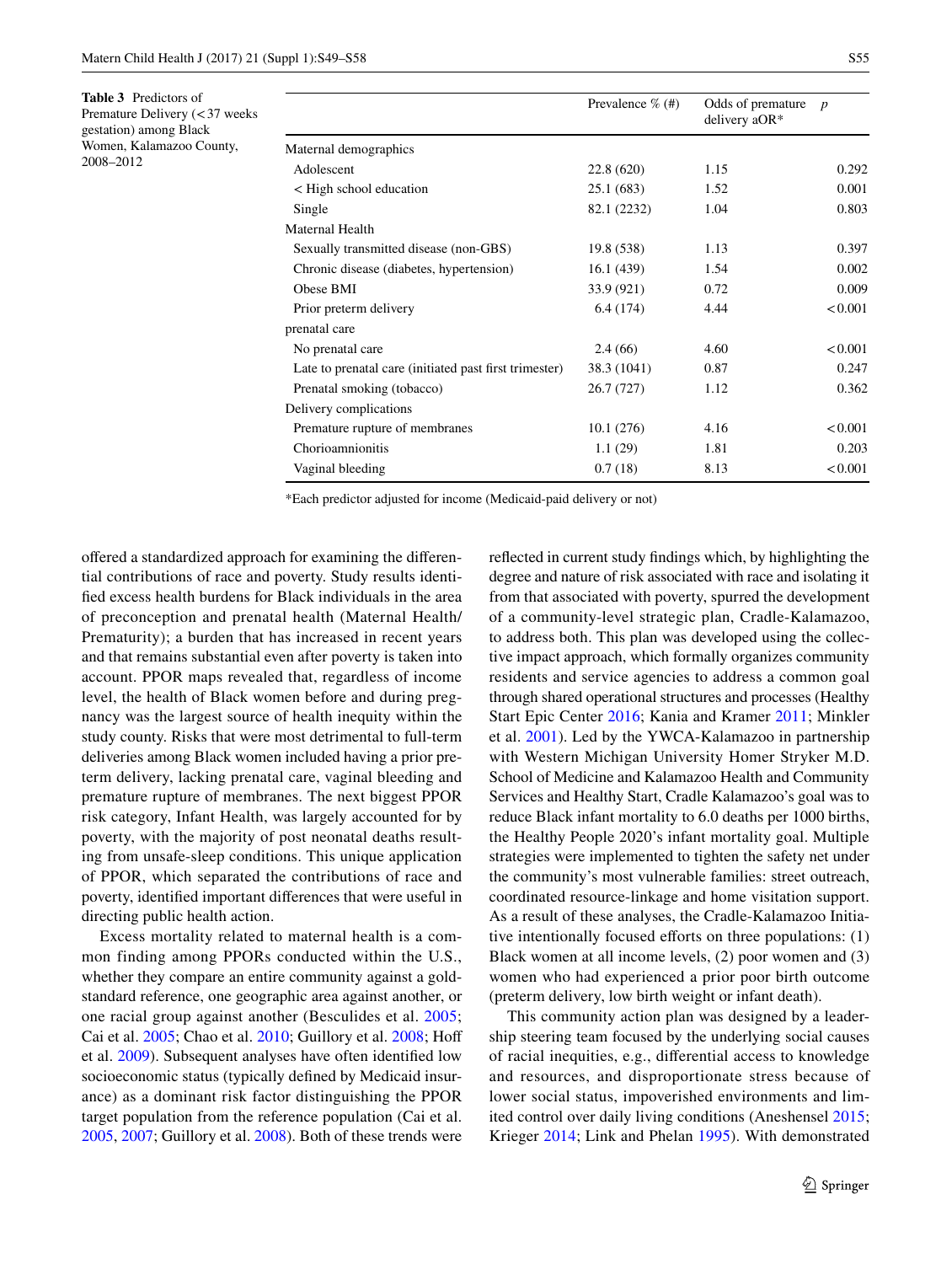effectiveness engaging socially disenfranchised populations, accessing community resources, and improving health practices, Kalamazoo Healthy Start program, along with other community health worker and home visitation programs, comprised the working elements of the planned system (Avellar et al. [2016](#page-8-6); Lewin et al. [2010\)](#page-8-30). A sub-group was formed to organize culturally-competent safe-sleep-related trainings for medical, public health and social service providers. Following guideposts laid down by nationally-funded care coordination initiatives (Hanlon [2013;](#page-8-31) McDonald et al. [2007](#page-8-32)), the plan integrated program elements into a streamlined delivery process using a dedicated hotline within the local 2-1-1 system, and creating a care coordination registry of all prenatal home visitation referrals and weekly community case-review meetings. Outreach capacity and co-location was expanded from prenatal clinics to include WIC, Medicaid benefit sites, and community association sites. In a partnership between the public health department and the new medical school within Kalamazoo, Fetal Infant Mortality Review was strengthened, by incorporating medical students, residents and faculty and expanding case data collection to include maternal and paternal interviews. To embed these efforts within important social institutions in the hardest hit neighborhoods, formal partnerships with faith based institutions were established. Finally, local antiracism expertsprovided anti-racism trainings, health equity workshops and ongoing project oversight. Public education presentations were delivered to community and professional audiences using the PPOR maps generated, as an effective method for describing how race and socioeconomic status were interacting to produce excess risk for Black families in Kalamazoo County.

In addition to the collaborative activities described above, results from the PPOR analysis led the Kalamazoo Healthy Start program to: (1) initiate a social media campaign with local radio, talk show and print publications celebrating being Black (Rodriguez et al. [2012\)](#page-8-33), (2) develop fatherhood programming for enhanced family engagement, and (3) expand stress-reduction activities within the community, including yoga, maternal massage, infant massage, breathing exercises, and swimming classes(Ingoldsby [2010](#page-8-34)).

#### **Limitations**

These findings should be viewed in light of the following study limitations. The number of unreported fetal death cases is unknown, introducing potential bias into study results. As dichotomized measures, the two key study indicators, race and income, may not have captured important dimensions of these concepts, particularly as only

White and Black race infants had sufficient numbers to be included in the analysis, and multi-racial infants were forced into White or Black racial categories, which can mask important differences from single-race infants. Additionally, as is common practice, infant race for birth vital statistics and the PPOR calculations was drawn from the recorded maternal race, without consideration of paternal race, and thus may not have accurately categorized multiracial infants. A final caution is that PPOR presents a greatly simplified view of a very complex dynamic. While this is useful in narrowing the lens for preventive action, PPOR should not be used as a stand-alone analysis, but rather, as part of a series of epidemiological analyses that may include matched comparisons of infants with similar demographics but different outcomes, and ongoing monitoring to assess the impact of community interventions on contributors as well as outcomes.

# **Conclusions**

Perinatal Periods of Risk, a standardized approach for identifying population-specific risk, highlighted that maternal preconception and prenatal factors conferred the greatest risk for Black infants, leading to prematurity and low birthweight. Furthermore, Black infants with the same birthweight as White infants died at higher rates, pointing to additional risk associated with infant health and healthcare factors. Higher socioeconomic risk did little to reduce mortality risk among Black infants. These findings informed a community-wide plan that integrated evidence-based strategies for addtableressing systematic racial inequity with those for addressing systematic socioeconomic disadvantage.

**Acknowledgements** This study was funded by the Kalamazoo County Healthy Babies Health Start program. We would like to thank Yasi Back of Kalamazoo County Health and Community Services for her assistance securing the data and assisting with the data preparation. We would like to further acknowledge Michael Beebe and Glenn Radford of the Division for Vital Records and Health Statistics, Michigan Department of Community Health for their invaluable assistance, and the Cradle Kalamazoo (formerly named the Kalamazoo Infant Mortality Community Action) initiative for providing the community-based structure for local dissemination of study findings and for translating these findings into action.

**Funding** The funding was provided by Maternal and Child Health Bureau.

#### **Compliance with Ethical Standards**

**Conflict of interest** This study was sponsored by the Kalamazoo Healthy Babies Healthy Start program, but the program itself has no financial interest regarding the direction of study findings.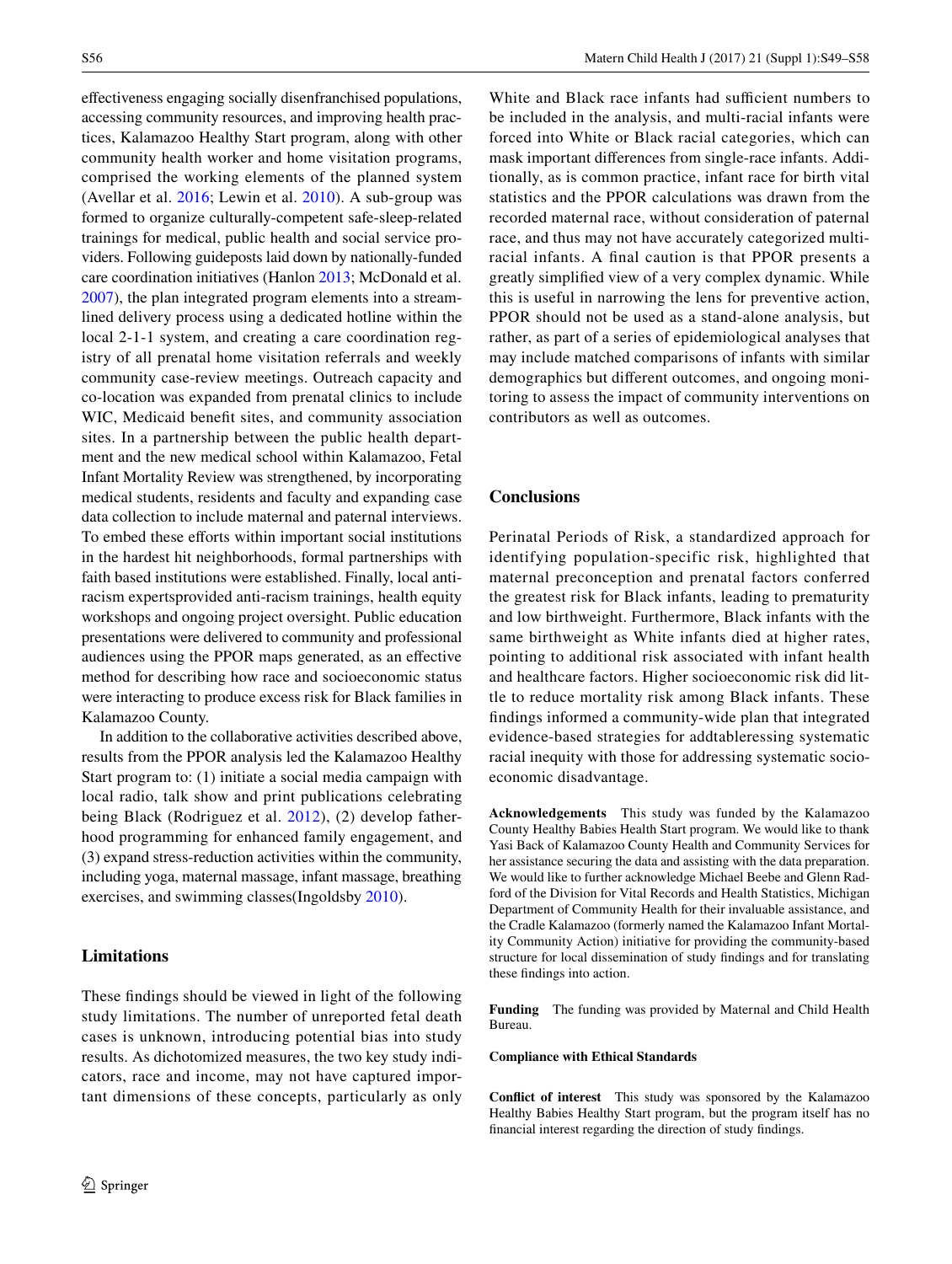#### **References**

- <span id="page-8-28"></span>Aneshensel, C. S. (2015). Sociological inquiry into mental health: The legacy of Leonard I. Pearlin. *Journal of Health and Social Behavior, 56*(2), 166–178.
- <span id="page-8-6"></span>Avellar, S., Paulsell, D., SamaMiller, E., Del Grosso, P., Akers, L., & Kleinman, R. (2016). *Home visiting evidence of effectiveness review: Executive summary.(Executive Summary No. 2015-85a)*. Washington, D.C.: Office of Planning, Research, and Evaluation.
- <span id="page-8-15"></span>Besculides, M., & Laraque, F. (2005). Racial and ethnic disparities in perinatal mortality: applying the perinatal periods of risk model to identify areas for intervention. *Journal of the National Medical Association, 7*(8), 1128.
- <span id="page-8-17"></span>Cai, J., Hoff, G. L., Archer, R., Jones, L., Livingston, P. S., & Guillory, V. J. (2007). Perinatal periods of risk analysis of infant mortality in Jackson County, Missouri. *Journal of Public Health Management Practice, 13*(3), 270–277.
- <span id="page-8-16"></span>Cai, J., Hoff, G. L., Dew, P. C., Guillory, V. J., & Manning, J. (2005). Perinatal periods of risk: Analysis of fetal-infant mortality rates in Kansas City, Missouri. *Maternal and Child Health Journal, 9*(2), 199–205.
- <span id="page-8-0"></span>Centers for Disease Control and Prevention. (1999). *Achievements in public health, 1900–1999: Healthier mothers and babies*. (No. 48). Atlanta: Centers for Disease Control and Prevention.
- <span id="page-8-23"></span>Chao, S. M., Donatoni, G., Bemis, C., Donovan, K., Harding, C., Davenport, D., … Peck, M. (2010). Integrated approaches to improve birth outcomes: Perinatal periods of risk, infant mortality review and the Los Angeles mommy and baby project. *Maternal and Child Health Journal, 14*, 827.
- <span id="page-8-7"></span>CityMatch. (2016). The perinatal periods of risk. Retrieved from <http://www.citymatch.org/projects/perinatal-periods-risk-ppor>.
- <span id="page-8-19"></span>Cooper, D., McCausland, W. D., & Theodossiou, I. (2013). Income inequality and wellbeing: The plight of the poor and the curse of permanent inequality. *Journal of Economic Issues, 47*(4), 939.
- <span id="page-8-4"></span>Eudy, R. L. (2009). Infant mortality in the lower Mississippi delta: Geography, poverty and race. *Maternal and Child Health Journal, 13*(6), 806–813. doi:[http://dx.doi.org.proxy2.cl.msu.edu.](http://dx.doi.org.proxy2.cl.msu.edu.proxy1.cl.msu.edu/) [proxy1.cl.msu.edu/](http://dx.doi.org.proxy2.cl.msu.edu.proxy1.cl.msu.edu/)[10.1007/s10995-008-0311-y.](https://doi.org/10.1007/s10995-008-0311-y)
- <span id="page-8-14"></span>Griffith, D. M., Baumhofer, K., Allen, J. O., Carr, A., & Jegede, B. (2012). *Practices to Reduce Infant Mortality Through Equity (PRIME) Green Paper*. Ann Arbor, MI: University of Michigan.
- <span id="page-8-24"></span>Guillory, V. J., Jinwen, C., & Hoff, G. L. (2008). Secular trends in excess fetal and infant mortality using perinatal periods of risk analysis. *Journal of the National Medical Association, 100*(12), 1450.
- <span id="page-8-31"></span>Hanlon, C. (2013). Measuring and improving care coordination: Lessons from ABCD III. Maine: National Academy for State Health Policy
- <span id="page-8-25"></span>Healthy Start Epic Center. (2016). Achieving collective impact. Retrieved from [http://healthystartepic.org/](http://healthystartepic.org/healthy-start-approaches/achieve-collective-impact/) [healthy-start-approaches/achieve-collective-impact/](http://healthystartepic.org/healthy-start-approaches/achieve-collective-impact/).
- <span id="page-8-18"></span>Hoff, G. L., Cai, J., Okah, F. A., & Dew, P. C. (2009). Excess Hispanic fetal-infant mortality in a midwestern community. *Public Health Reports, 124*, 711–717.
- <span id="page-8-34"></span>Ingoldsby, E. M. (2010). Review of interventions to improve family engagement and retention in parent and child mental health programs. *Journal of Child and Family Studies, 19*(5), 629–645.
- <span id="page-8-26"></span>Kania, J., & Kramer, M. (2011). *Collective impact*. New York: Stanford Social Innovation Review.
- <span id="page-8-1"></span>Kinney, H. C., & Thach, B. T. (2009).The sudden infant death syndrome. *New England Journal of Medicine, 361*(8), 795–805.
- <span id="page-8-22"></span>Kitagawa, E. (1955). Components of difference between two rates. *Journal of American Statistical Association, 50*(272), 1168–1194.
- <span id="page-8-5"></span>Kramer, M. R., & Hogue, C. R. (2008). Place matters: Variation in the black/white very preterm birth rate across U.S. metropolitan areas, 2002–2004. *Public Health Reports, 123*, 576.
- <span id="page-8-20"></span>Krieger, N. (2014). Discrimination and health inequities. *International Journal of Health Services, 44*(4), 643.
- <span id="page-8-2"></span>Lawn, J. E., WilczynskaKetende, K., & Cousens, S. N. (2006). Estimating the causes of 4 million neonatal deaths in the year 2000. *International Journal of Epidemiology, 35*, 706–718
- <span id="page-8-30"></span>Lewin, S., MunabiBabigumira, S., Glenton, C., Daniels, K., BoschCapblanch, X., Vanwyk, B. E., … .Scheel, I. B. (2010). Lay health workers in primary and community health care for maternal and child health and the management of infectious diseases (review). *The Cochrane Collaboration*. doi:[10.1002/14651858.CD004015](https://doi.org/10.1002/14651858.CD004015).
- <span id="page-8-29"></span>Link, B. G., & Phelan, J. (1995). Social conditions as fundamental causes of disease. *Journal of Health and Social Behavior, 35*, 80.
- <span id="page-8-9"></span>McCarthy, B. (1992). The risk approach revisited: A critical review of developing country experience and its use in health planning. In J. Liljestrand, & W. G. Povery (Eds.), *Maternal health care in an international perspective: proceedings of the XXII berzelius symposium*. Stockholm: Uppsala University.
- <span id="page-8-32"></span>McDonald, K. M., Sundaram, V., Bravata, D. M., Lewis, R., Lin, N., Kraft, S. A., … Owens, D. K. (2007). Closing the quality gap: A critical analysis of quality improvement strategies. *Agency for Healthcare Research and Quality, 7*, 9.
- <span id="page-8-21"></span>Michigan Department of Community Health (2014). *Michigan Infant Death Statistics, 2012*.
- <span id="page-8-27"></span>Minkler, M., Thompson, M., Bell, J., & Rose, K. (2001). Contributions of community involvement to organizational-level empowerment: The federal Healthy Start experience. *Health Education & Behavior, 28*(6), 783.
- Office of Disease Prevention and Health Promotion. (2017). *Healthy people*. Retrieved from[:https://www.healthypeople.gov/](https://www.healthypeople.gov/).
- <span id="page-8-8"></span>Peck, M. G., Sappenfield, W. M., & Skala, J. (2010). Perinatal periods of risk: A community approach for using data to improve women and infants' health. *Maternal and Child Health Journal, 14*, 864–874.
- <span id="page-8-33"></span>Rodriguez, M., Horton, B., & Bammarito, K. (2012). *Toolkit for community health providers: Engaging ethnic media to inform communities about safe infant sleep*. Washington, D.C.: National Center for Cultural Competence.
- <span id="page-8-3"></span>Rosano, A., Botto, L. D., Botting, B., & Mastroiacovo, P. (2000). Infant mortality and congenital anomalies from 1950 to 1994: An international perspective. *Journal of Epidemiology & Community Health, 54*, 660–666.
- <span id="page-8-10"></span>Sappenfield, W. M., Peck, M. G., Gilbert, C. S., Haynatzka, V. R., & Bryant, T. (2010a). Perinatal periods of risk: Analytic preparation and phase 1 analytic methods for investigating feto-infant mortality. *Maternal and Child. Health Journal, 14*, 838–850.
- <span id="page-8-11"></span>Sappenfield, W. M., Peck, M. G., Gilbert, C. S., Haynatzka, V. R., & Bryant, T. (2010b). Perinatal periods of risk: Phase 2 analytic methods for further investigating feto-infant mortality. *Maternal and Child Health Journal, 14*, 851–863.
- <span id="page-8-12"></span>Stampfel, C., Kroelinger, C. D., Dudgeon, M., Goodman, D., Ramos, L. R., & Barfield, W. D. (2012). Developing a standard approach to examine infant mortality: findings from the state infant mortality collaborative (SIMC). *Maternal and Child Health Journal, 16*, S360–S369.
- <span id="page-8-13"></span>State of Michigan. (2016). *2016–2019 Infant Mortality Reduction Plan*. Lansing: Department of Health and Human Services.
- U.S. Department of Health and Human Services. (2006). *Evidence of trends, risk factors, and intervention strategies*. Washington, D.C.: U.S. Department of Health and Human Services.